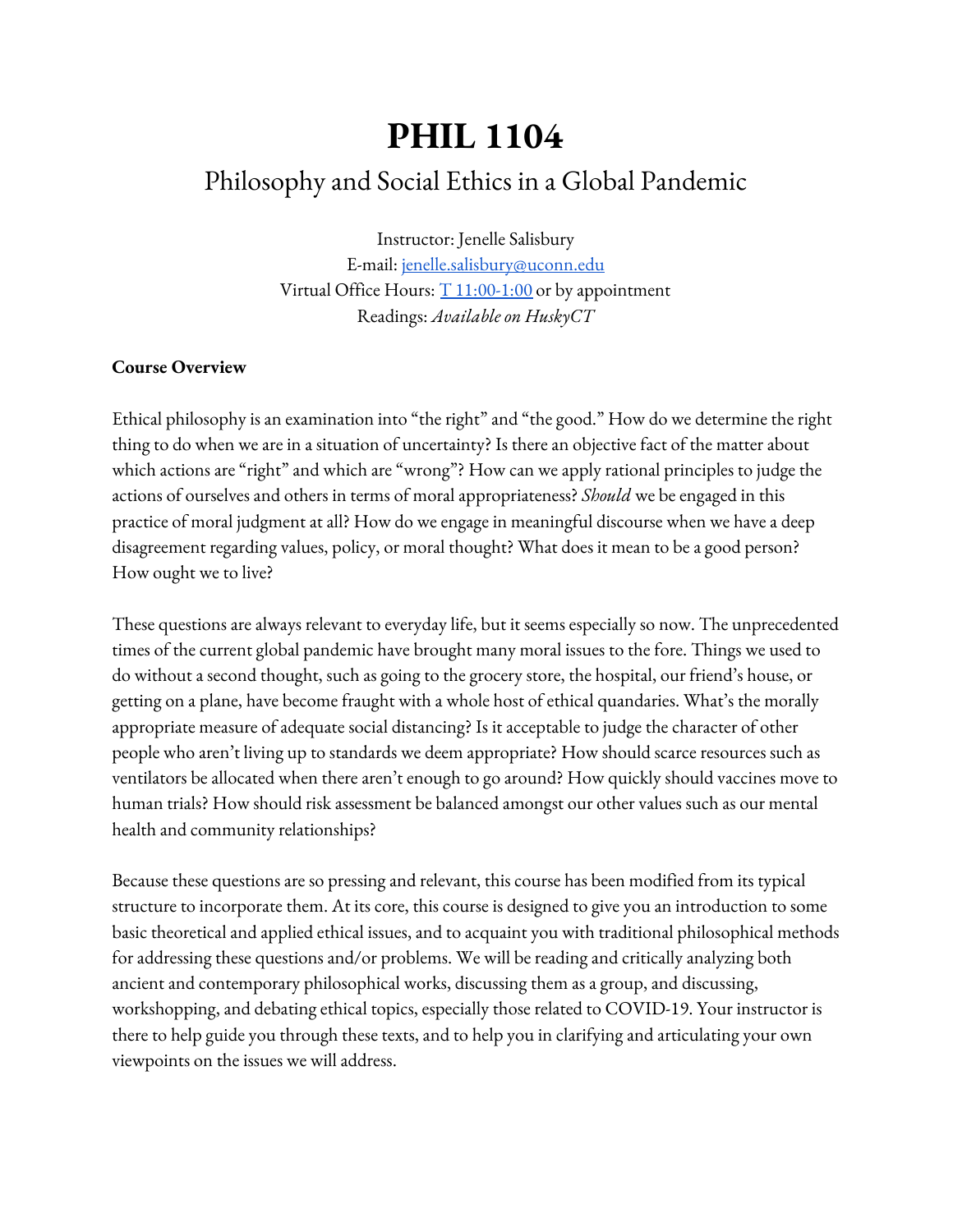#### **Learning Outcomes**

- Students will obtain a basic understanding of the tradition in philosophy for addressing ethical questions.
- Students will gain an appreciation for the complexity (and importance) of careful moral reasoning.
- Students will improve their written and verbal communication skills.
- Students will be better equipped for ethical decision making and civil discourse about controversial issues.
- Students will sharpen their critical thinking skills.
- Students will gain a nuanced perspective regarding a host of ethical issues raised by the COVID-19 pandemic.

### **Grading Scheme**

Your overall grade in this course will be assessed through multiple modes. The two primary aims of your learning are: (a.) to achieve a conceptual grasp of moral theory and philosophical reasoning and (b.) to improve your skills in critical thinking and moral communication.

Periodic **content quizzes** will check your understanding of *concepts*, *theories*, and *arguments*. The **assignments** will consist of weekly *short reflection papers* and/or *discussion board posts*, which will be used to demonstrate your understanding as well as to articulate your own perspective. Your **final paper** will apply what you have learned on both fronts by integrating moral theory with an applied moral issue. Your **presentation** will enable you to learn about a specific issue in-depth and use what you have learned to spark discussion amongst your peers. Finally, you are expected to regularly **participate** in class discussions both inside and outside of our synchronous meetings by engaging in meaningful conversations with your peers.

| Item                     | Percentage | Date(s)                                              |
|--------------------------|------------|------------------------------------------------------|
| Content Quizzes          | 25         | Due: $9/20$ , $10/11$ ,<br>10/25, 11/15, and<br>12/6 |
| Discussion board         | 20         | Tuesdays from<br>$9/7 - 11/30$ <sup>1</sup>          |
| <b>Reflection Papers</b> | 15         | Saturdays from                                       |

<sup>1</sup>Excluding Thanksgiving Break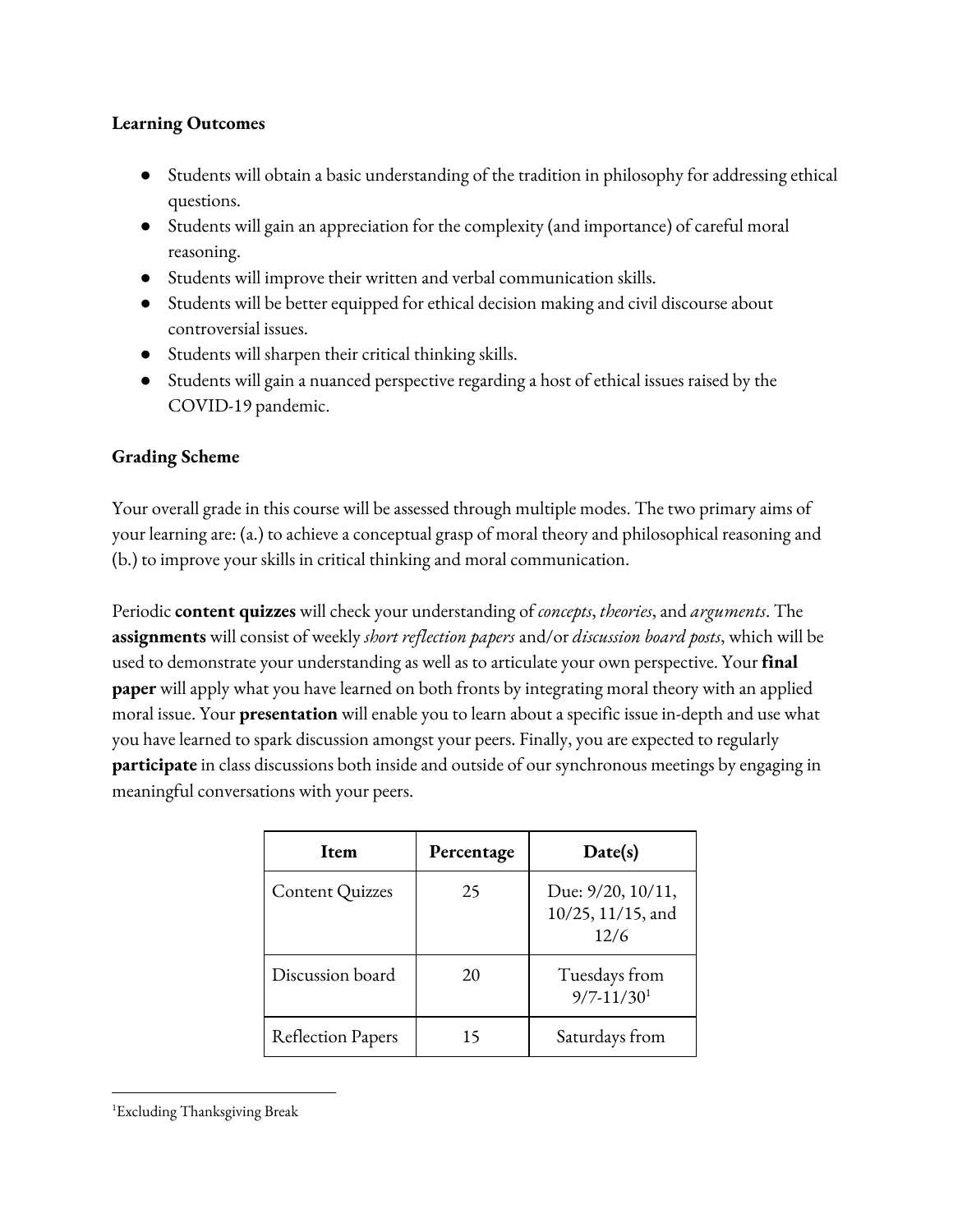|               |    | $9/11 - 12/4^2$ |
|---------------|----|-----------------|
| Final Paper   | 20 | Finals week     |
| Presentations | 10 | Assigned        |
| Participation | 10 | Ongoing         |

Grades will be updated to the Husky CT portal periodically. At the end of the semester, your weighted total grade will be submitted to the registrar under the following scheme:

| <b>Weighted Total</b> | <b>Final Grade</b> |
|-----------------------|--------------------|
| 93 or above           | A                  |
| 90-92.9               | $A-$               |
| 87-89.9               | $B+$               |
| 83-86.9               | B                  |
| 80-82.9               | $B-$               |
| 77-79.9               | $C+$               |
| 73-76.9               | $\mathcal{C}$      |
| $70 - 72.9$           | С-                 |
| 67-69.9               | $D+$               |
| $63 - 66.9$           | D                  |
| $60 - 62.9$           | $D-$               |
| 59.9 or below         | F                  |

#### *More information:*

● We will use a combination of synchronous and asynchronous learning. Instead of using our synchronous meeting times to lecture, lectures will be provided via video clips posted onto Husky CT. These **video lectures** are a primary source of information you will need to know

<sup>&</sup>lt;sup>2</sup>You only need to turn in 5 reflection papers over the course of the semester. You can turn in more if you like, and your top 5 will count toward your grade.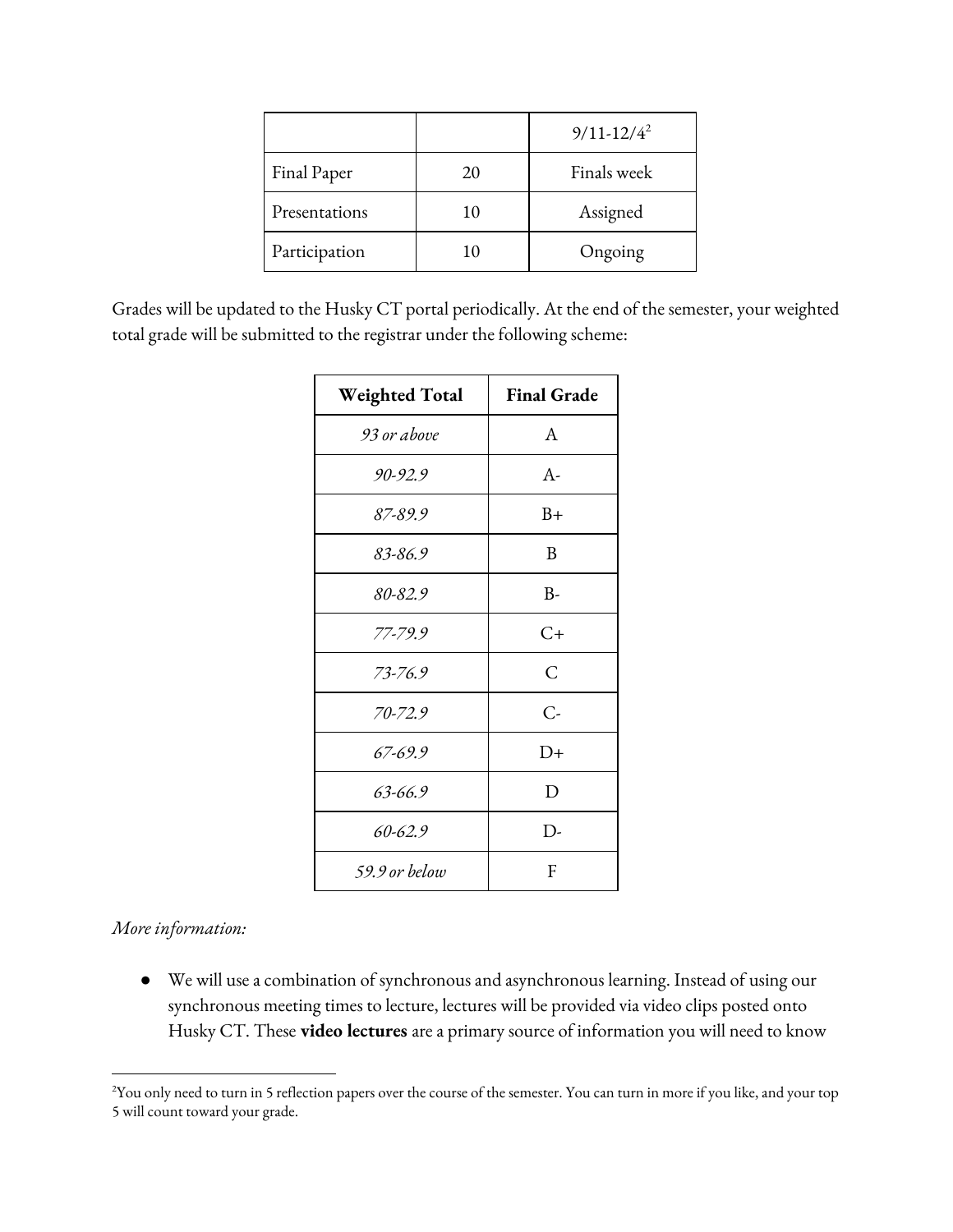to succeed in this class. Do not skip watching them, as they may explain crucial information about assignments.

- The lectures and class discussions will be based on a selection of **readings** which are listed on the schedule below and will be made available via Husky CT. You will not be tested on minor details of readings that were not covered in lecture or discussion, but the readings will add to your understanding. I recommend watching the video lecture associated with a reading before doing that reading so you have a better idea of what to focus on, and then coming to our synchronous meeting prepared with your questions and reflections.
- We will use the **discussion board** to prompt in-class discussions and to provide a space for in depth reflections on or related to course content. Each week, a discussion board post will be due on Tuesday night on the readings and lectures for the upcoming Wednesday discussion. These are meant to gather your initial thoughts on a topic or question and need not be overly formal.
- **Reflection papers** are 2 page reflections on a specific topic from the content we read about and discussed that week. These will be more formal than discussion posts in terms of grammar. You can turn in as many reflection papers as you want, due Saturday nights, and your top 5 scores will count toward your final grade in the class.
- Your **final paper** will be due in the last week of class and will be a longer critical examination of an ethical theory or applied issue. We will discuss more about this assignment as it gets closer. One option may be to choose your favorite reflection paper and expand it into an in-depth, philosophically informed argument for a claim.
- Each student will be assigned a topic and associated article to prepare a **presentation** on, which they will present during our synchronous meeting. Presentations should be approximately 5 minutes. Presenters should come up with 3-4 thoughtful discussion questions to spark conversation amongst the class. Their discussion questions should be posted by the Sunday before they are assigned to present.
- **In-class participation** is an important way for me to assess your engagement with the course material. This can come in the form of asking questions, making connections, or providing objections to content from the reading for that day or content from lecture. We will also have miscellaneous in-class activities that will be part of your participation score.
- **● Office hours** are drop-in times when you don't need to make an appointment to come talk to me about anything at all. Visiting office hours is considered class participation (it is not required, but if you don't actively participate during lecture this is a good alternative). Virtual office hours will be held via Webex. My personal meeting link is: <https://uconn-cmr.webex.com/meet/jgs15101>
- You will have periodic **quizzes** testing your mastery of the course content through a combination of fill-in-the blank, short essay, and multiple choice. These quizzes will be administered online and will be open-book and open-notes. As such, they will be designed to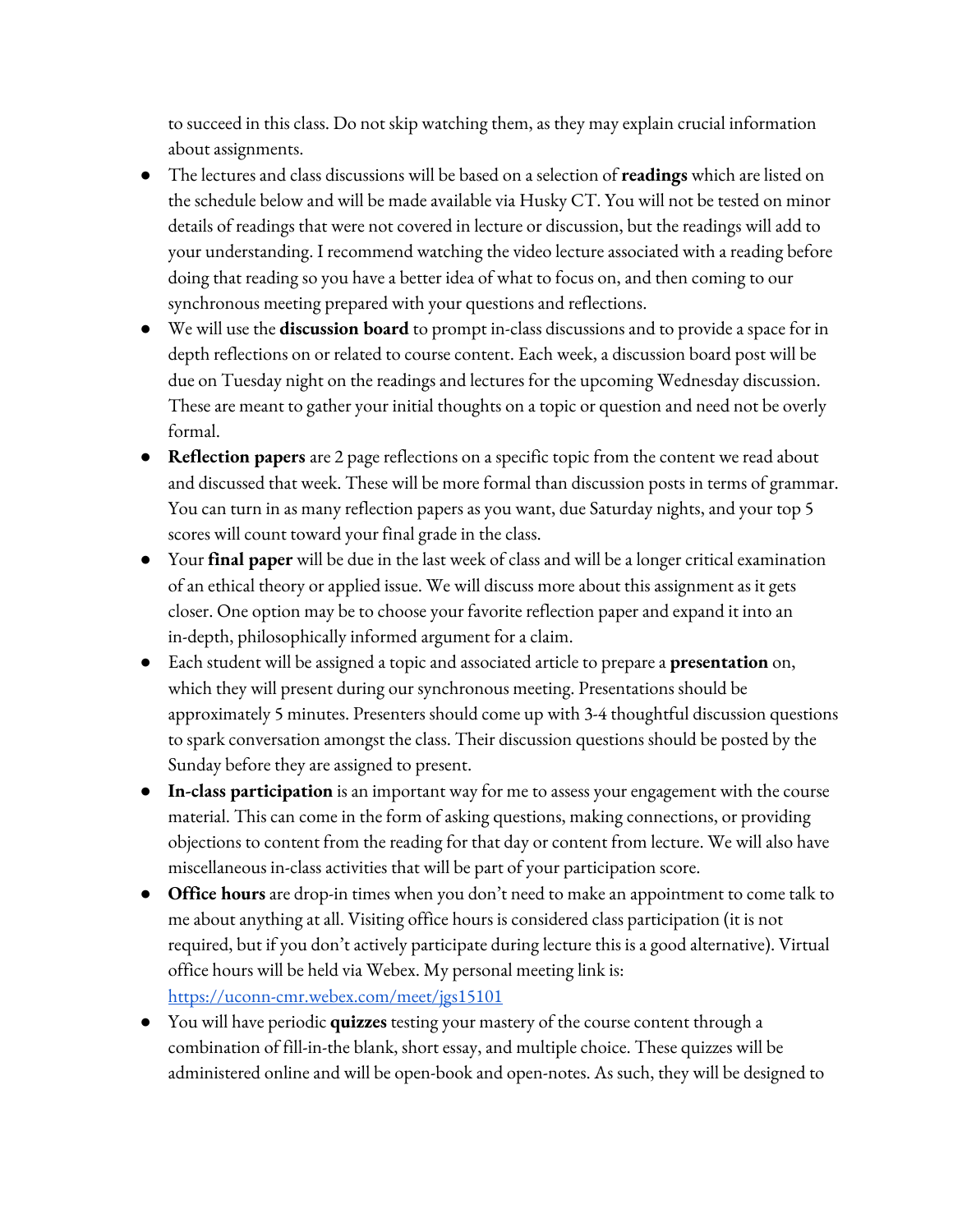test that you have an understanding and ability to apply concepts, rather than testing memorization of theories and definitions.

#### **Other Policies and Expectations**

- You are expected to be present and engaged during all virtual meetings via Blackboard Collaborate. You are expected to have watched the video lectures and perused the associated course reading for that day ahead of time and be ready to discuss it.
- I have a strict no-tolerance policy when it comes to **academic dishonesty and plagiarism**. If any of your written work is plagiarized, you will not only receive a 0 for that assignment, but the infraction will also be reported and may result in further penalties or a mark on your record. Do not consult online forums for your reflections or papers, as this may result in plagiarism whether accidental or intentional. More information about UConn's academic misconduct policy can be found here:

<https://community.uconn.edu/academic-misconduct/#>

- **Late work policy** I will accept assignments late for a 20% grade deduction per day. The final paper will not be accepted late without documentation of a serious emergency.
- **Special accommodation**s: Special accommodations are available on a needs-basis. If you suspect you have a need for an accommodation, I suggest you work with the center for students with disabilities (CSD) in order to work out what, if any, these may be. More information can be found at [http://csd.uconn.edu](http://csd.uconn.edu/)

| Week   | <b>Guiding Questions</b>                                                                                                                                                                                                                                                       | <b>Associated Readings</b>                                                                                                                   |
|--------|--------------------------------------------------------------------------------------------------------------------------------------------------------------------------------------------------------------------------------------------------------------------------------|----------------------------------------------------------------------------------------------------------------------------------------------|
| Week 1 | Who are we? What are we doing here? What<br>is philosophy? What is ethics? How do we<br>learn and talk about ethics? What are the<br>basics of arguments?                                                                                                                      | Syllabus<br>LeGuin, The Ones who Walk Away from<br>Omelas<br>Sober, Deductive Arguments                                                      |
| Week 2 | What is morality? What's the relationship<br>between religion and morality? What's the<br>nature of moral facts? How do we gain moral<br>knowledge? Moral motivation? Do we need<br>religion to ground moral facts? Do we need<br>religion to give us a reason to act morally? | Plato, <i>Euthyphro</i><br>Plato, Republic Book 2<br>Midgley, Trying out One's New Sword<br>Rachels, The Challenge of Cultural<br>Relativism |

## **Course Schedule 3**

<sup>&</sup>lt;sup>3</sup> This schedule is open to change as the semester progresses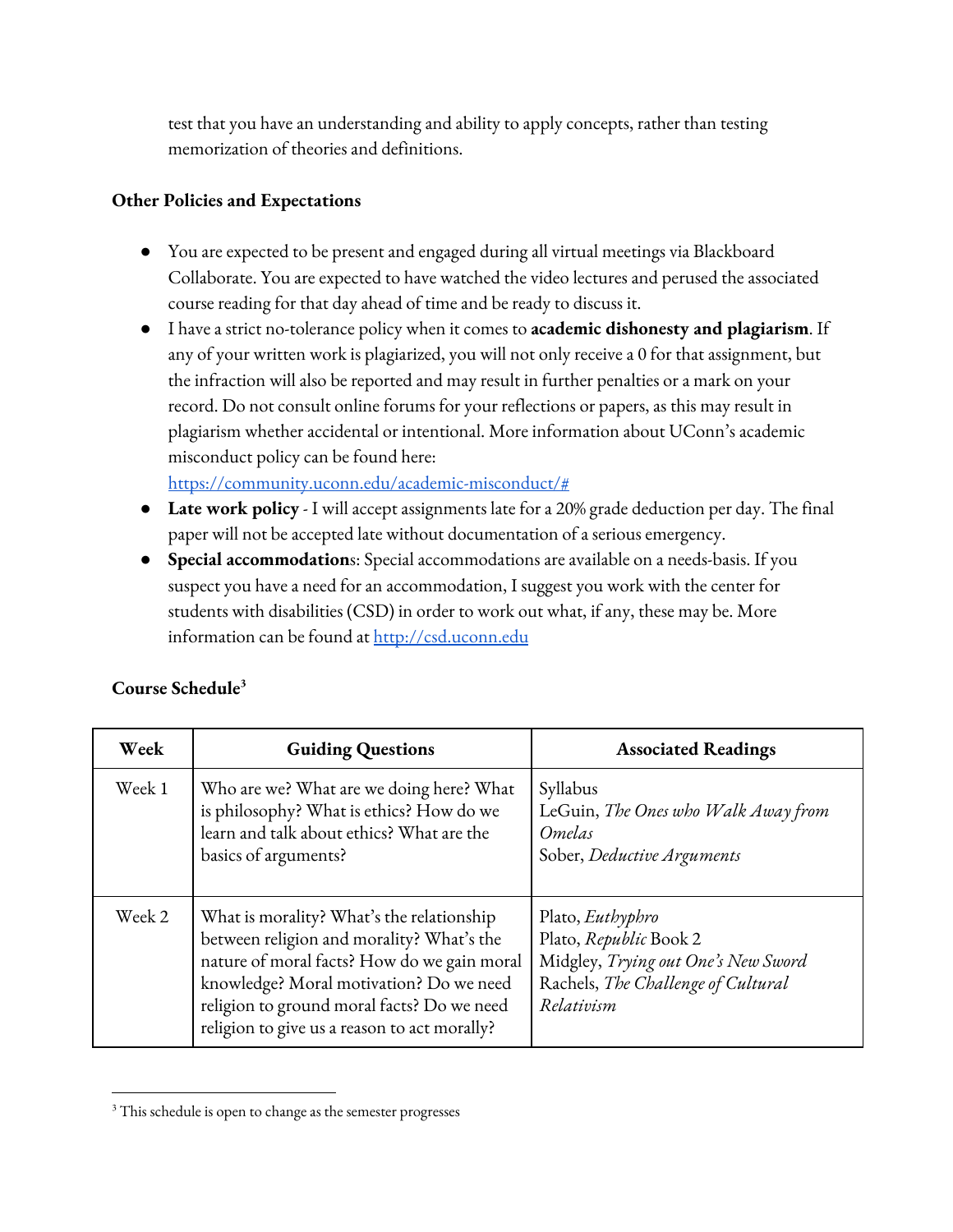| Week 3 | What ethical questions are raised by the<br>current global pandemic? How do we<br>determine our individual-level obligations?<br>How should scarce resources be allocated?<br>What injustices has this pandemic brought to<br>light? How do we move forward? | Bramble, <i>Pandemic Ethics</i>                                                                                                                                                                                                                                                                          |
|--------|--------------------------------------------------------------------------------------------------------------------------------------------------------------------------------------------------------------------------------------------------------------|----------------------------------------------------------------------------------------------------------------------------------------------------------------------------------------------------------------------------------------------------------------------------------------------------------|
| Week 4 | What is Utilitarianism as a moral theory?<br>What are the arguments for and against this<br>theory? How do we apply this theory to<br>cases?                                                                                                                 | Bentham, The Principle of Utility<br>"To Test a Vaccine for COVID-19, Should<br>Volunteers Risk Their Lives?"<br>Richard Yetter Chappell and Peter Singer,<br>"Pandemic ethics: The case for experiments<br>on human volunteers"<br>Longstaff, "Rationing life: COVID-19<br>triage and end of life care" |
| Week 5 | What is Kantianism as a moral theory? What<br>are the arguments for and against this<br>theory? How do we apply this theory to<br>cases?                                                                                                                     | Kant, Good Will and the Categorical<br>Imperative<br>O'Neill, Kant and Utilitarianism<br>Contrasted<br>Humphreys, "Are we all Kantians now?<br>The Covid-19 effect on moral philosophy"                                                                                                                  |
| Week 6 | What is Happiness, and what does it mean to<br>live a good life? Is living a good life<br>connected to being a moral person? How did<br>Aristotle see this? What is virtue ethics as a<br>moral theory? What is the virtuous response<br>to the pandemic?    | Nozick, Happiness<br>Aristotle, selections from Nicomachean<br>Ethics<br>(Podcast) "How to ethically navigate the<br>pandemic's new normal as restrictions begin<br>to lift"                                                                                                                             |
| Week 7 | More on virtue ethics, intro to "care" as a<br>virtue. Is "caring" a virtue? How can it be<br>characterized? How can it be cultivated? Do<br>we have a moral obligation to care? How do<br>we express care to strangers?                                     | Noddings, An Ethic of Caring<br>Beard, "It's easy to ignore the people we<br>can't see"<br>Beard, "How to deal with people who aren't<br>doing their bit to flatten the curve"<br>Beard, "Is it ok to visit someone in need<br>during COVID-19?"                                                         |
| Week 8 | "Care ethics" continued. What is care ethics<br>as a moral theory? What is partiality? Should<br>our morality permit, even endorse partial<br>thinking? How does this theory apply to<br>cases? How does it compare to the other<br>theories?                | Noddings, An Ethic of Caring<br>Authers, "How Coronavirus is Shaking up<br>the Moral Universe"<br>(Podcast) "Danielle Allen: How Can<br>Democratic Values Guide Us When Facing<br>A Global Crisis?"                                                                                                      |